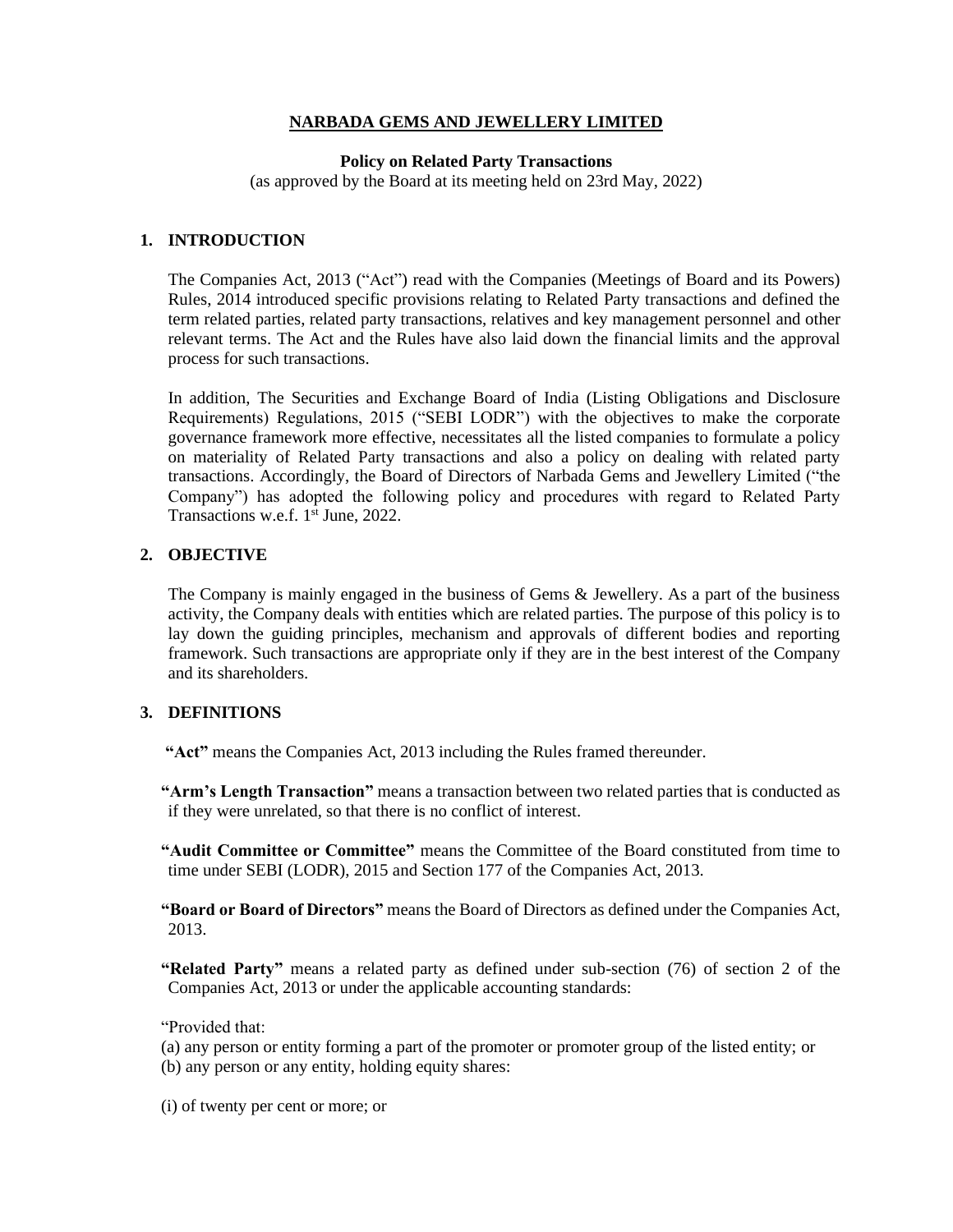(ii) of ten per cent or more, with effect from April 1, 2023;

in the listed entity either directly or on a beneficial interest basis as provided under section 89 of the Companies Act, 2013, at any time, during the immediately preceding financial year; shall be deemed to be a related party:"

**"Related Party Transaction"** means a transaction involving a transfer of resources, services or obligations between:

- (i) a listed entity or any of its subsidiaries on one hand and a related party of the listed entity or any of its subsidiaries on the other hand; or
- (ii) a listed entity or any of its subsidiaries on one hand, and any other person or entity on the other hand, the purpose and effect of which is to benefit a related party of the listed entity or any of its subsidiaries, with effect from April 1, 2023; regardless of whether a price is charged and a "transaction" with a related party shall be construed to include a single transaction or a group of transactions in a contract:

Provided that the following shall not be a related party transaction:

- (a) the issue of specified securities on a preferential basis, subject to compliance of the requirements under the SEBI (Issue of Capital and Disclosure Requirements) Regulations, 2018;
- (b) the following corporate actions by the listed entity which are uniformly applicable/offered to all shareholders in proportion to their shareholding:

i. payment of dividend; ii. subdivision or consolidation of securities; iii. issuance of securities by way of a rights issue or a bonus issue; and iv. buy-back of securities

(c) acceptance of fixed deposits by banks/Non-Banking Finance Companies at the terms uniformly applicable/offered to all shareholders/public, subject to disclosure of the same along with the disclosure of related party transactions every six months to the stock exchange(s), in the format as specified by the Board:

**"Material Modifications"** means any modification to the existing Related Party Transaction which has the effect of increasing or decreasing the value of original contract by 25% or more.

**"Relative"** means a relative as defined under the Companies Act, 2013

**"SEBI LODR"** means the Securities and Exchange Board of India (Listing Obligations and Disclosure Requirements) Regulations, 2015 as amended from time to time.

# **4. POLICY**

# **4.1 Materiality Thresholds:**

Regulation 23(1) of SEBI LODR requires a company to provide materiality thresholds for transactions beyond which the prior approval of shareholders will be required by way of an Ordinary Resolution.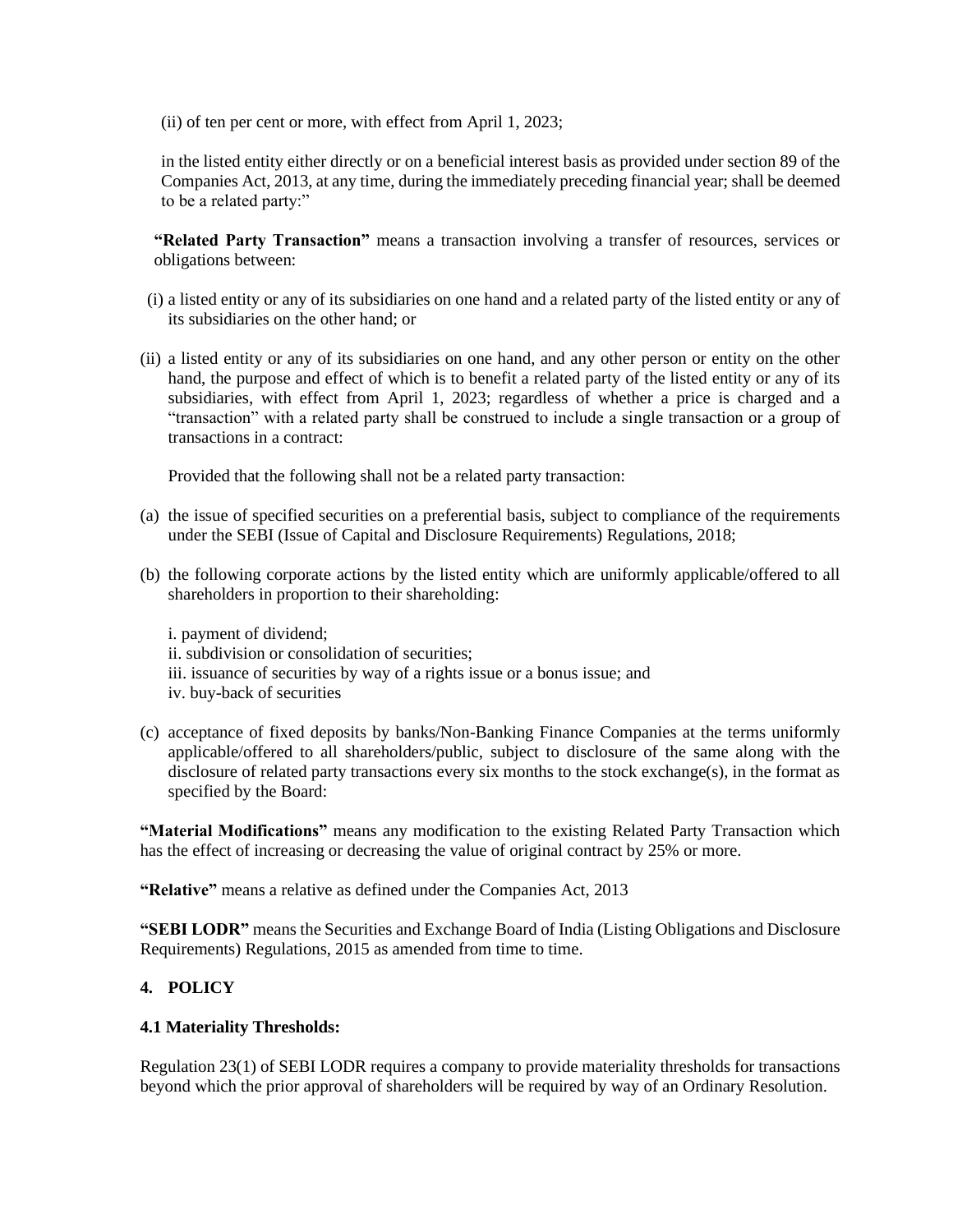- In accordance with the SEBI LODR all transactions with a Related Party shall be considered material if the transaction/transactions to be entered into individually or taken together with previous transactions during a financial year, exceeds 10% of the annual consolidated turnover of the Company or Rs 1,000 crores, whichever is lower, based on the last audited financial statements.
- A transaction involving payments made to a Related Party with respect to brand usage or royalty shall be considered material if the transaction(s) to be entered into individually or taken together with previous transactions during a financial year, exceed 5% of the annual consolidated turnover as per the last audited financial statements of the Company.

Thus, all transactions with Related Parties beyond the materiality threshold limit, as laid down above and subsequent material modification thereto would be placed before the shareholders for prior approval, irrespective of the fact whether the transaction, contract or arrangement is in the ordinary course of business or at arm's length.

For this purpose, all entities falling under the definition of Related Parties shall not vote to approve the relevant transaction irrespective of whether the entity is a party to the particular transaction or not.

In addition to the above, all mentioned transactions as specified under Section 188 of the Act which (a) are not in the ordinary course of business and at arm's length basis; and (b) exceed the threshold limits laid down in Companies (Meetings of Board and its Powers) Rules, 2014, would be placed before the shareholders for their approval.

# **4.2 Shareholders' approval with respect to Related Party transactions of the Company:**

All Related Party Transactions of subsidiary(ies) and subsequent material modifications, to which the Company is not a party, shall require prior approval of the shareholders of the Company, if the value of such transaction whether entered into individually or taken together with previous transactions during a financial year exceeds 10% of the annual consolidated turnover, as per the last audited financial statements of the Company or Rs 1,000 crores, whichever is lower.

*In order to facilitate listed entities to align their processes to conduct AGMs and obtain omnibus shareholders' approval for material RPTs, the shareholders' approval of omnibus RPTs approved in an AGM shall be valid upto the date of the next AGM for a period not exceeding fifteen months.*

*In case of omnibus approvals for material RPTs, obtained from shareholders in general meetings other than AGMs, the validity of such omnibus approvals shall not exceed one year.*

# **4.3 Procedure for Approval of Related Party Transactions ("RPTs")**

# **Approval of the Audit Committee**

1) All Related Party Transactions ('RPTs') and subsequent material modifications thereof shall require prior approval of the Audit Committee.

2) All Related Party Transactions of a subsidiary(ies) and subsequent material modifications, to which the Company is not a party shall require prior approval of Audit Committee, if the value of such transaction whether entered into individually or taken together with previous transactions during a financial year: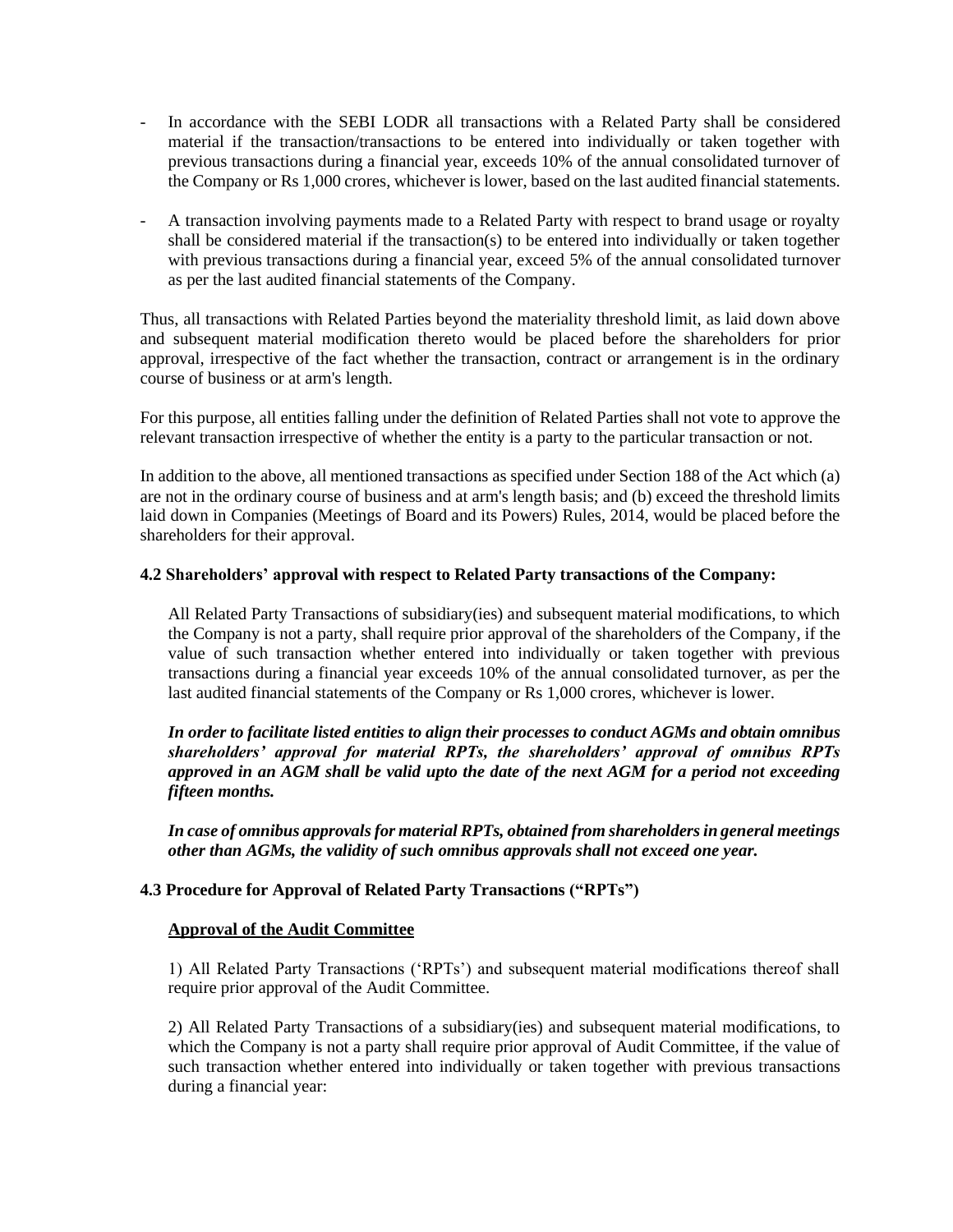• exceeds 10% of the annual consolidated turnover, as per the last audited financial statements of the Company (upto March 31, 2023)

• exceeds 10% of the annual standalone turnover, as per the last audited financial statements of the subsidiary (w.e.f. April 1, 2023)

Further, only the Independent Directors who are members of Audit Committee shall approve the Related Party Transactions. However, the Company may obtain omnibus approval from the Audit Committee for such transactions, subject to compliances with the prescribed conditions and that omnibus approval granted by the Audit committee shall be valid for a period not exceeding one year and shall require fresh approvals after expiry of one year.

#### **Approval of the Board of Directors of the Company**

As per the provisions of Section 188 of the Act, all kinds of transactions specified under the said Section and which are not in the ordinary course of business or not at arm's length basis or both, will be placed before the Board for its approval. In addition to the above, the following kinds of transactions with Related Parties are also placed before the Board for its approval:

- Transactions which may be in the ordinary course of business and at arm's length basis, but which are as per the Policy determined by the Board from time to time (i.e., value threshold and/or other parameters) require Board approval in addition to Audit Committee approval;
- Transactions in respect of which the Audit Committee is unable to determine whether or not they are in the ordinary course of business and/or at arm's length basis and decides to refer the same to the Board for approval;
- Transactions which are in the ordinary course of business and at arm's length basis, but which in Audit Committee's view requires Board approval.
- Transactions meeting the materiality thresholds which are intended to be placed before the shareholders for approval.

# **5. SCOPE/ LIMITATION**

In the event of any conflict between the provisions of this Policy and the Act, the Rules prescribed thereunder and / or the SEBI Regulations, as the case may be, the provisions of the Act and the Rules prescribed thereunder and / or the SEBI Regulations, as the case may be, shall prevail over this Policy.

#### **6. DISSEMINATION OF POLICY**

This Policy shall be uploaded on the website of the Company and a web link thereto shall be provided in the Annual Report of the Company.

# **7. DISCLOSURES**

The Company shall submit to the stock exchanges disclosures of related party transactions in the format as specified under the SEBI LODR from time to time, and publish the same on its website: